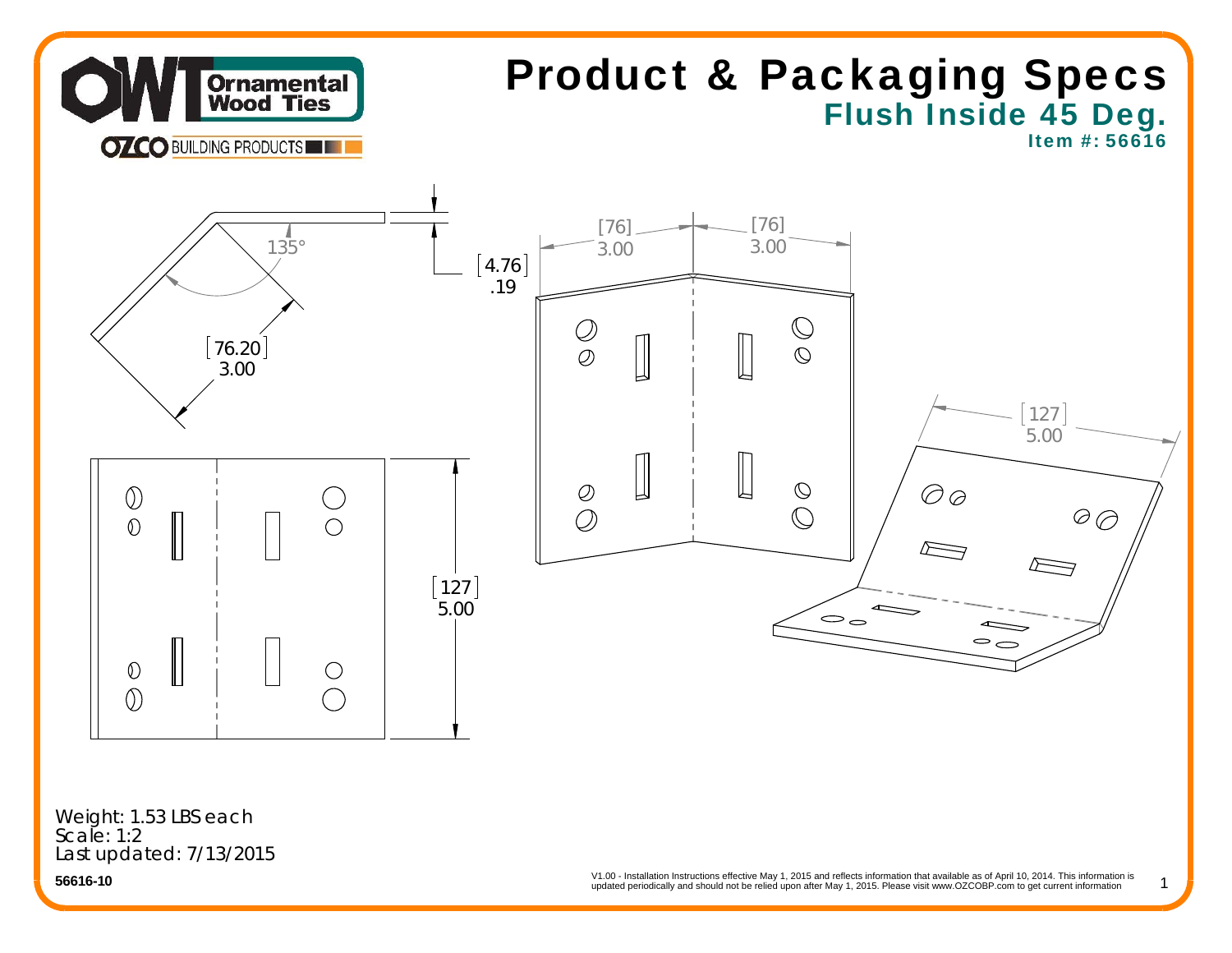

## 45 Flush Inside Product & Packaging Specs

Item #: Typical Installation & Basic Assembly









Scale: 1:8Last updated: 7/13/2015

**56616-10**

V1.00 - Installation Instructions effective May 1, 2015 and reflects information that available as of April 10, 2014. This information is updated periodically and should not be relied upon after May 1, 2015. Please visit www.OZCOBP.com to get current information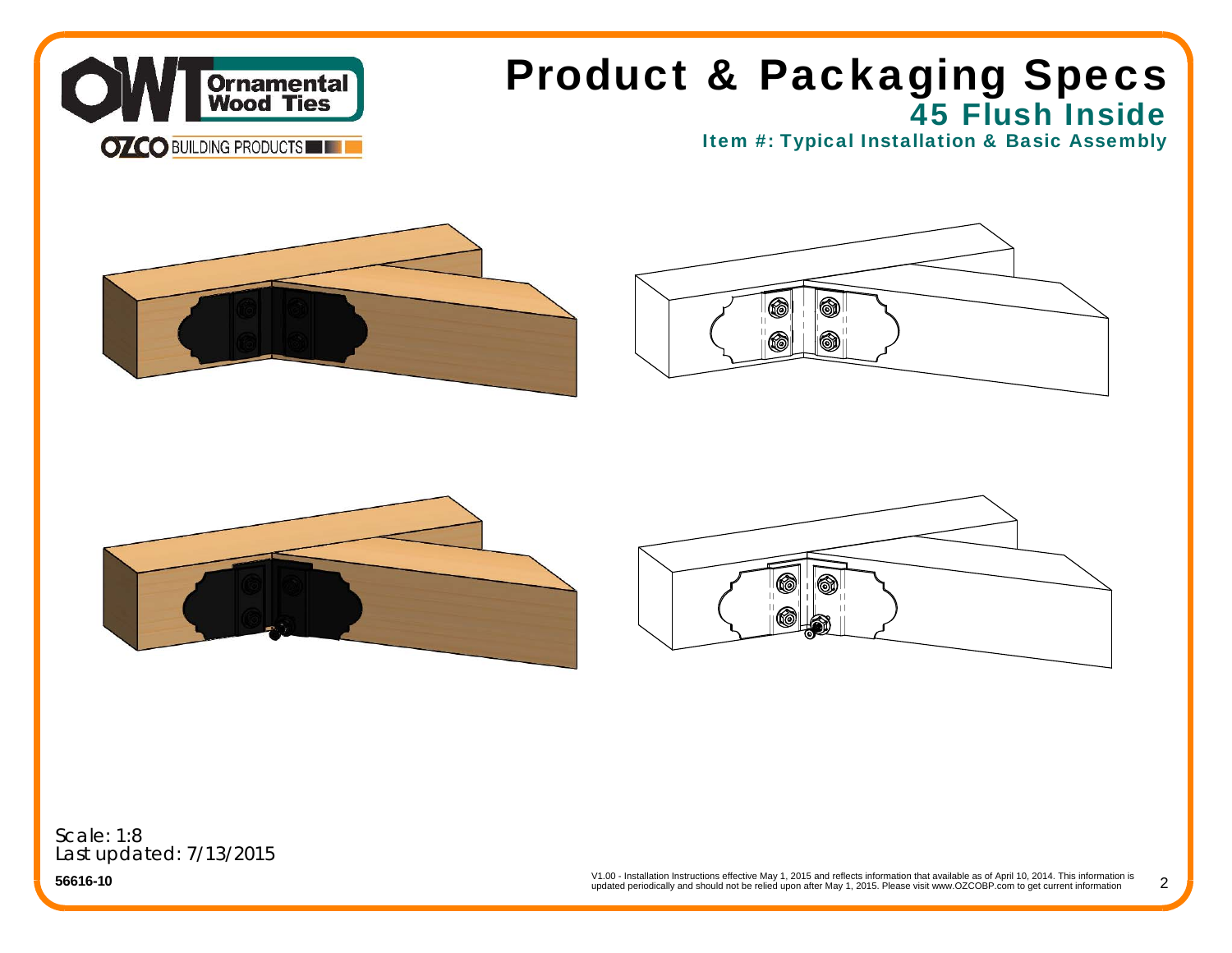

## 45 Flush Inside Product & Packaging Specs

Item #: 56616ASM with 56625



|                |   | <b>ARFR</b>    | <b>DESCRIPTION</b>                 |
|----------------|---|----------------|------------------------------------|
|                |   | $0.5$ 56616-10 | Flush<br>Inside 45<br>Deg.         |
| $\overline{2}$ | 4 | 56625          | OWT<br>Timber<br>Screw 1-          |
| 3              | 2 | 56611          | <b>Truss</b><br>Accent<br>Assembly |

Weight: 4.76 LBS Scale: 1:2Last updated: 7/13/2015

not sold as shown; for use in Projects only

V1.00 - Installation Instructions effective May 1, 2015 and reflects information that available as of April 10, 2014. This information is<br>updated periodically and should not be relied upon after May 1, 2015. Please visit w 3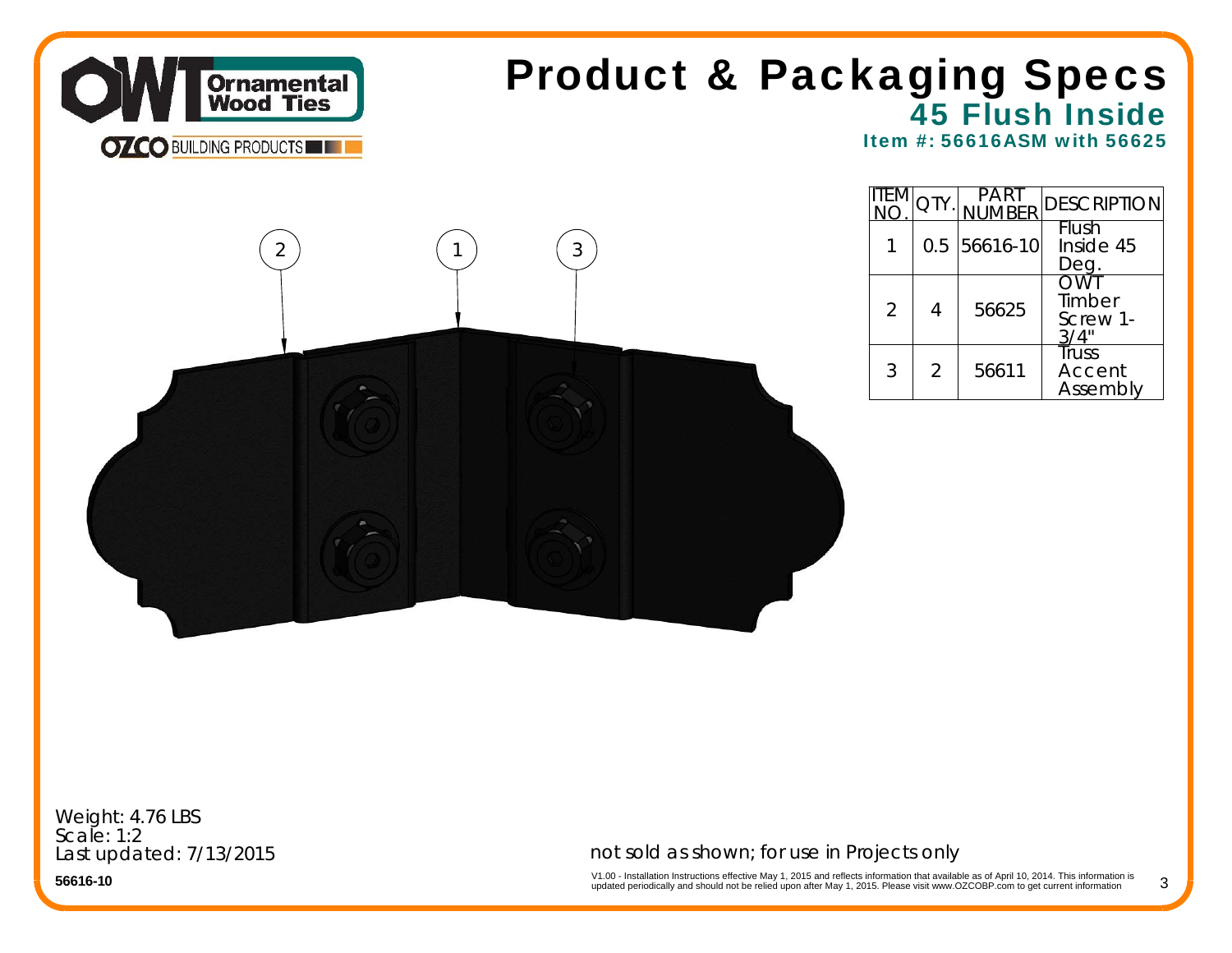

V1.00 - Installation Instructions effective May 1, 2015 and reflects information that available as of April 10, 2014. This information is updated periodically and should not be relied upon after May 1, 2015. Please visit www.OZCOBP.com to get current information 5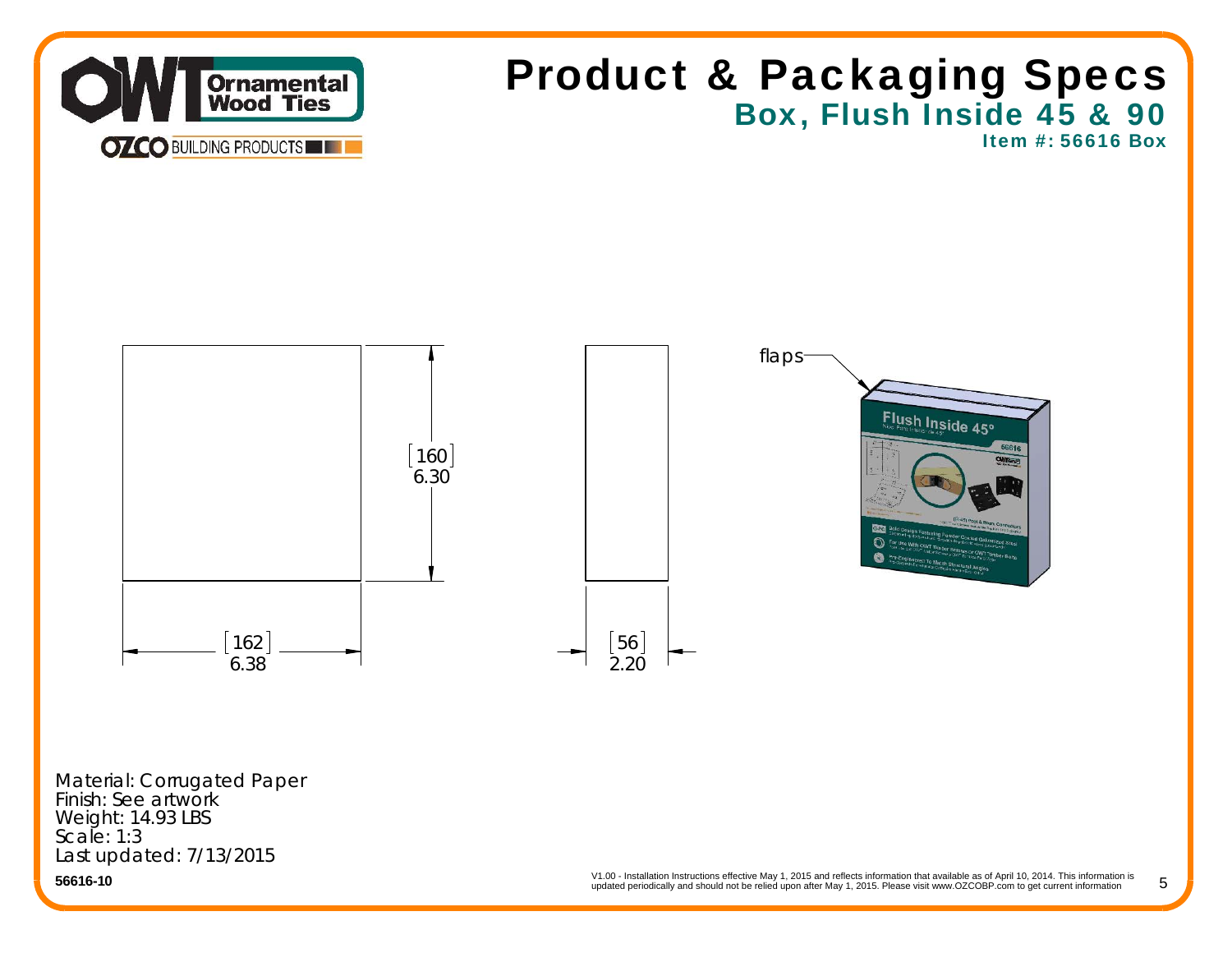

### 56616 Packing Item #: 90 Flush Inside Product & Packaging Specs



| itemi         | QTY. | <b>PART</b><br><b>NUMBER</b> | <b>DESCRIPTION</b>             |
|---------------|------|------------------------------|--------------------------------|
|               |      | 56616<br><b>Box</b>          | Box, Flush<br>Inside $45$ &    |
| $\mathcal{P}$ |      | 56616-10                     | <b>Flush Inside</b><br>45 Deg. |

items not shown:

•

- •installation instructions
- parts wrapped in packing foam sheet

Weight: 3.09 LBS Scale: 1:3Last updated: 7/13/2015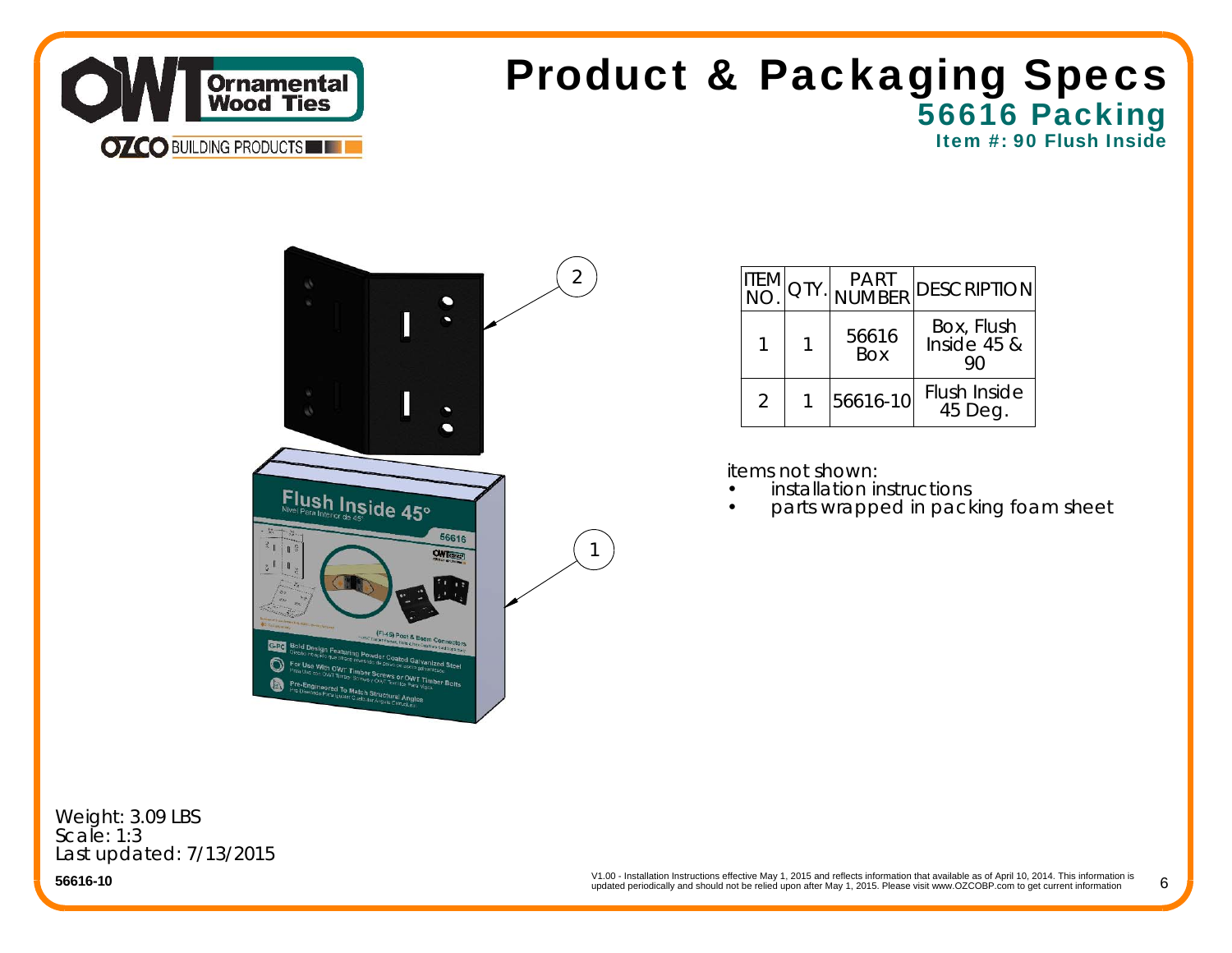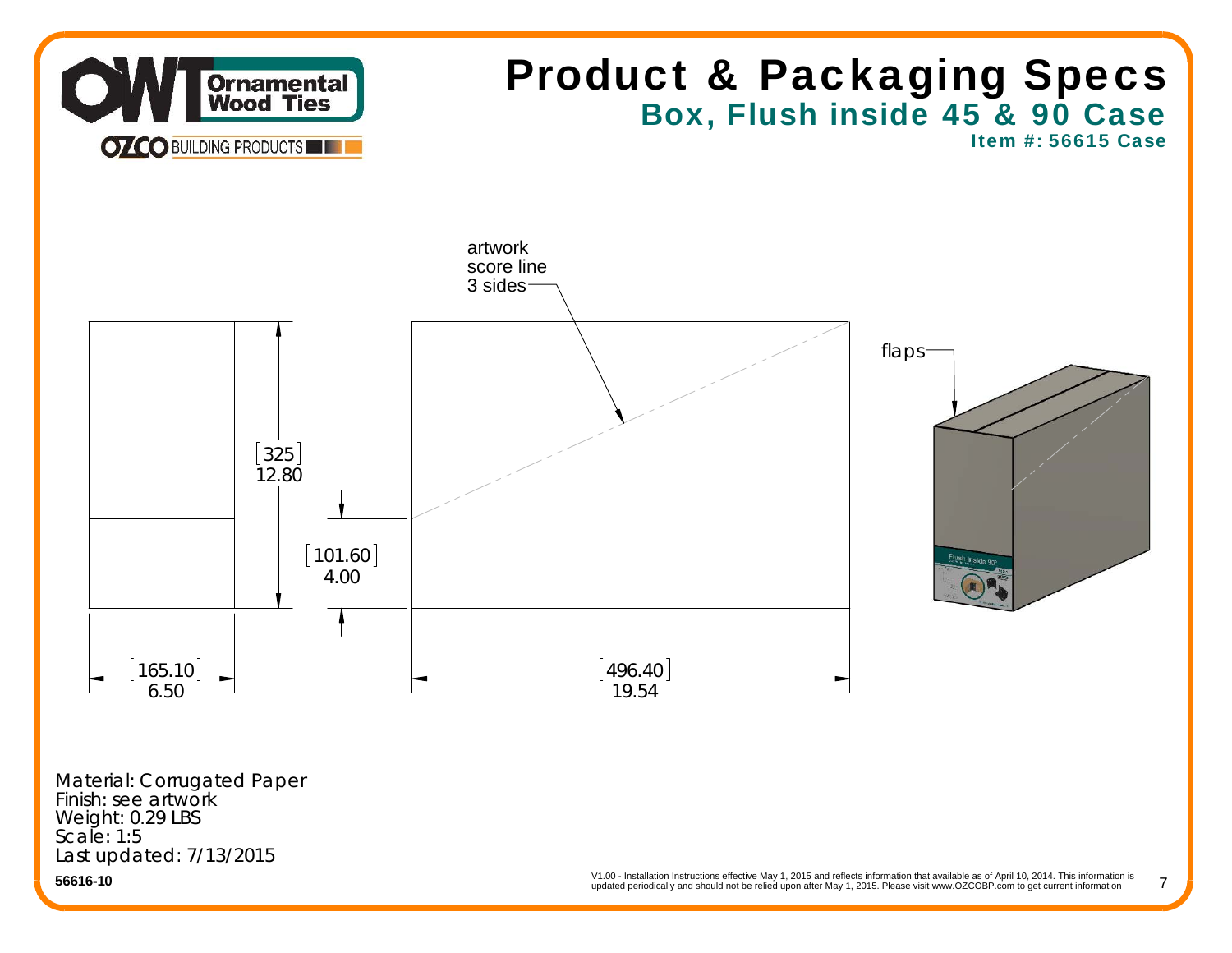

Last updated: 7/13/2015

**56616-10**

V1.00 - Installation Instructions effective May 1, 2015 and reflects information that available as of April 10, 2014. This information is updated periodically and should not be relied upon after May 1, 2015. Please visit www.OZCOBP.com to get current information